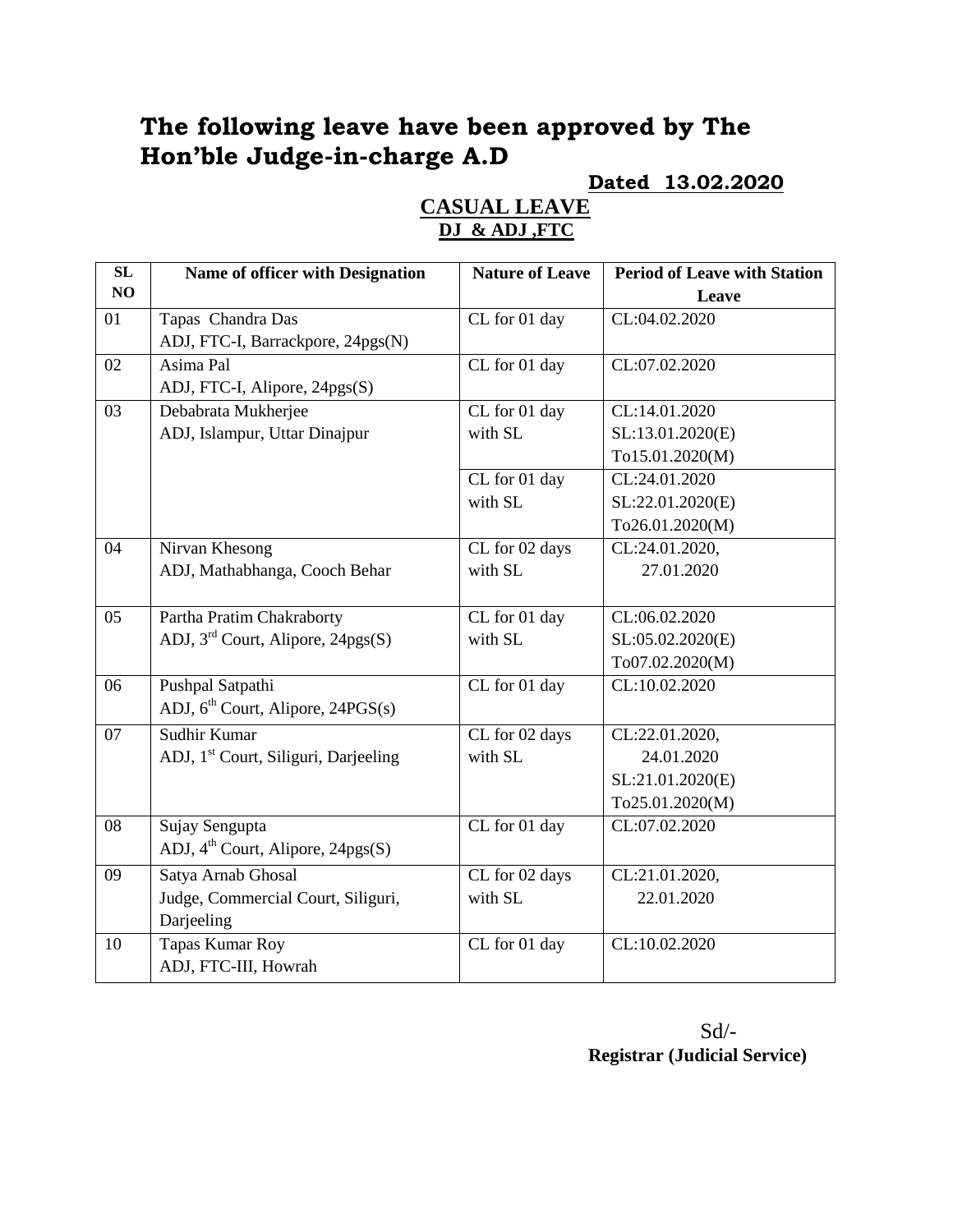# **The following leave have been approved by The Hon'ble Judge-in-charge A.D**

**Dated 13.02.2020**

| <b>SL</b> | Name of officer with Designation            | <b>Nature of</b> | <b>Period of Leave with</b> |
|-----------|---------------------------------------------|------------------|-----------------------------|
| NO.       |                                             | Leave            | <b>Station Leave</b>        |
| 01        | Partha Pratim Dutta                         | CL for 01 day    | CL:17.02.2020               |
|           | ADJ, 4 <sup>th</sup> Court, Purba Bardhaman | with SL          | SL:15.02.2020(E)            |
|           |                                             |                  | To18.02.2020(M)             |
| 02        | Umesh Singh                                 | CL for 01 day    | CL:13.02.2020               |
|           | ADJ, Kalyani, Nadia                         | with SL          | SL:12.02.2020(E)            |
|           |                                             |                  | To14.02.2020(M)             |
| 03        | Rabindra Nath Samanta                       | CL for 02 days   | CL:19.02.2020,              |
|           | Chief Judge, City Civil Court               | with SL          | 20.02.2020                  |
|           |                                             |                  | SL:19.02.2020(M)            |
|           |                                             |                  | To 21.02.2020(M)            |

#### **CASUAL LEAVE DJ & ADJ ,FTC**

Sd/- **Registrar (Judicial Service)**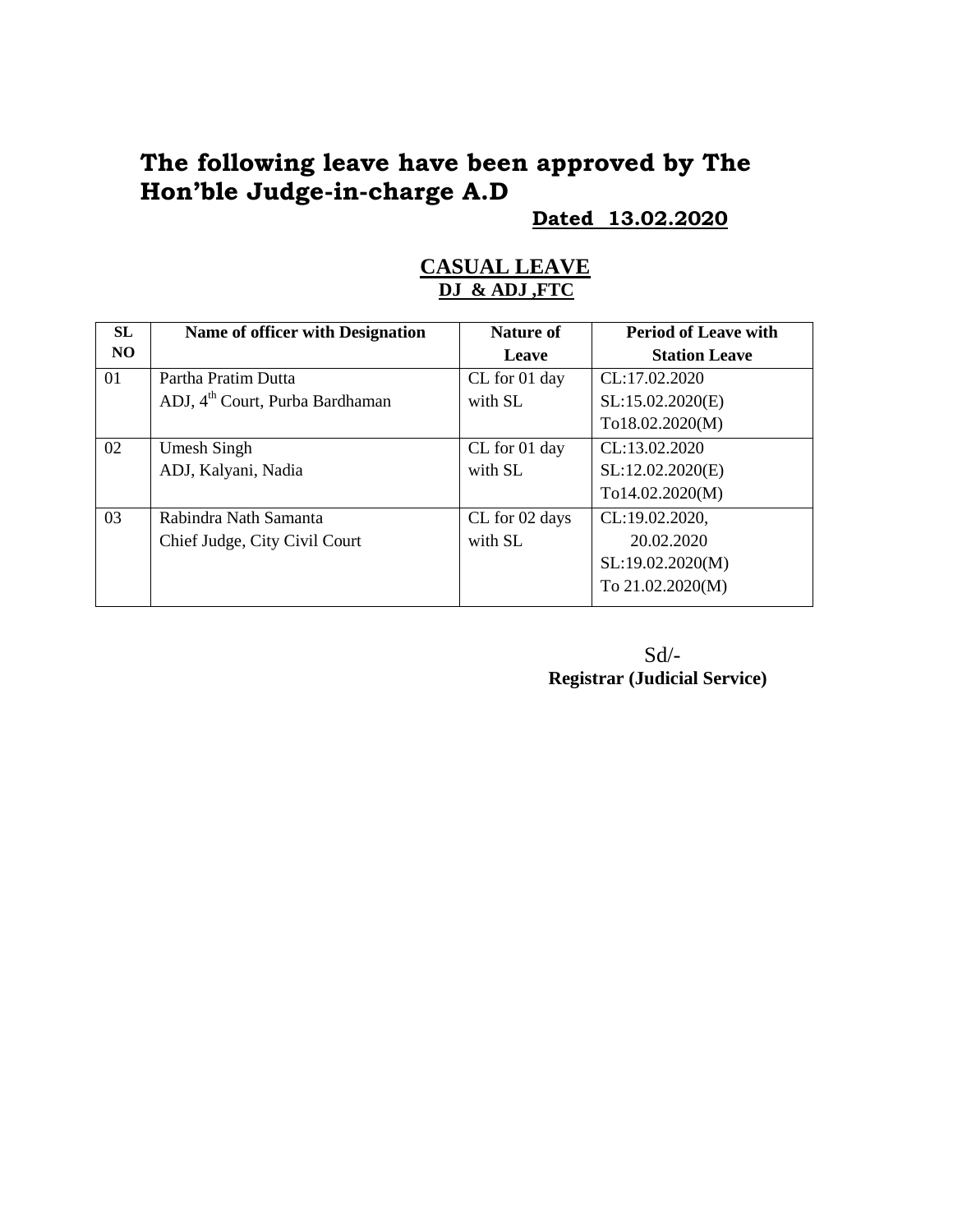# *The following leave have been approved by the Hon'ble Judge-in-Charge A.D.*

 **Dated : 13.02.2020**

### **DJ/ADJ**

| SL<br>NO | Name of officer with<br><b>Designation</b>                                          | <b>Nature of Leave</b>   | <b>Period of Leave with Station</b><br>Leave |
|----------|-------------------------------------------------------------------------------------|--------------------------|----------------------------------------------|
| 01.      | Sri Shailendra Kumar Singh<br>ADJ, North & Middle<br>Andaman, Mayabunder            | Earned Leave for 05 days | From 24.02.2020 to 28.02.2020                |
| 02.      | Sri Bhawani Shanker Sharma<br>ADJ, 4 <sup>th</sup> Court, Malda                     | Earned Leave for 03 days | From 11.03.2020 to 13.03.2020                |
| 03.      | Sri Ashutosh Sarkar<br>Judge, Family Court, A&N<br><b>Islands</b>                   | Earned Leave for 05 days | From 02.03.2020 to 06.03.2020                |
| 04.      | Sri Nandan Deb Barman<br>ADJ, 3 <sup>rd</sup> Court, Purba<br>Bardhaman             | Earned Leave for 03 days | From 24.02.2020 to 26.02.2020                |
| 05.      | Smt. Arundhati<br>Bhattacharyya<br>ADJ, 1 <sup>st</sup> Court, Paschim<br>Medinipur | CCL for 18 days          | From 02.03.2020 to 19.03.2020                |

### **CJM/ ACJM**

| SL             | Name of officer with                                      | <b>Nature of Leave</b>       | <b>Period of Leave with Station</b> |
|----------------|-----------------------------------------------------------|------------------------------|-------------------------------------|
| N <sub>O</sub> | <b>Designation</b>                                        |                              | Leave                               |
| 06.            | Smt. Euepundee Lepcha<br>ACJM, Bidhannagar, 24 Pgs<br>(N) | Child Care Leave for 15 days | From 24.02.2020 to 09.03.2020       |

Sd/-  **Registrar (Judicial Service)**